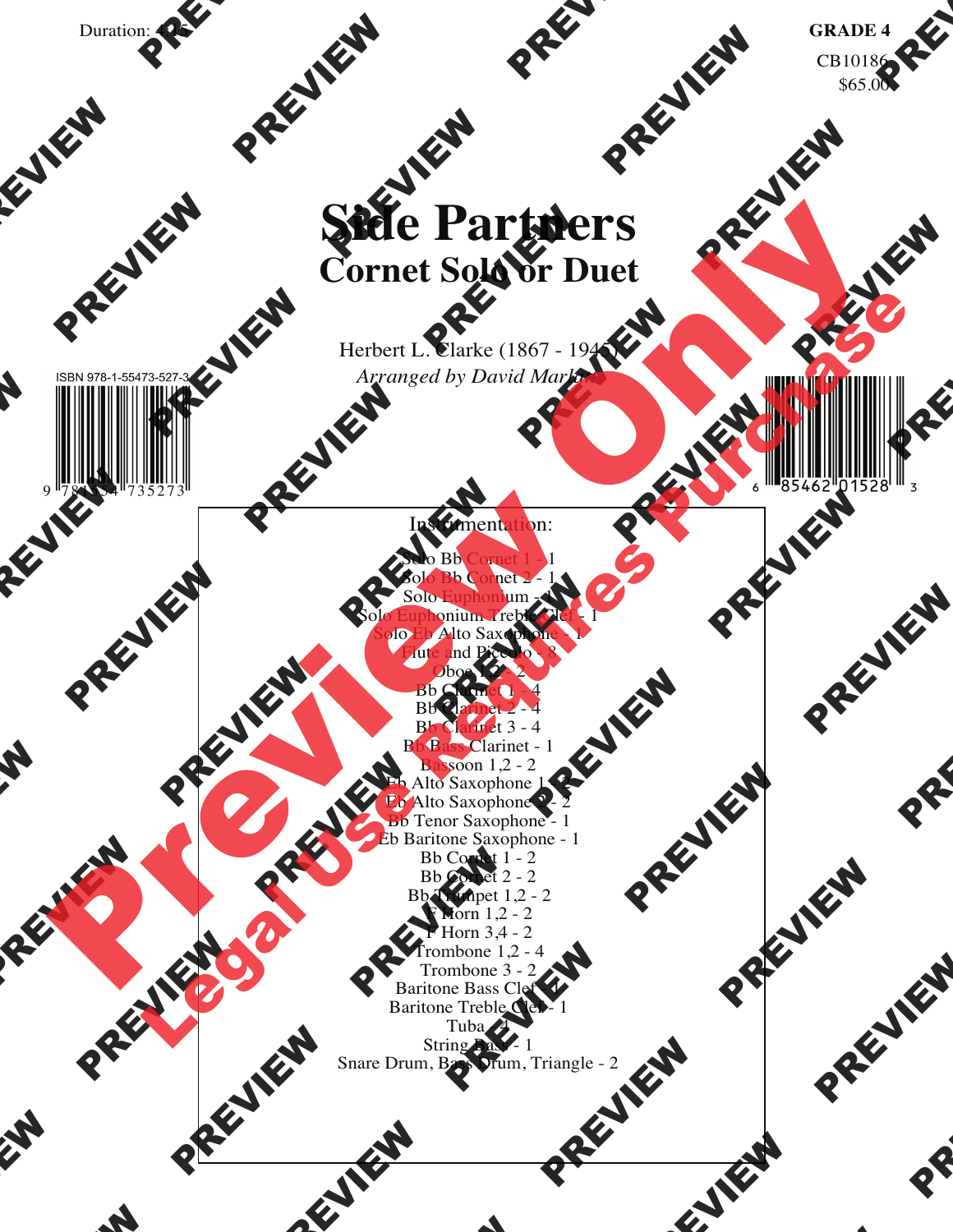## Side Partners Cornet Solo or Duet

## *Arranged by David Marlatt* Herbert L. Clarke



Herbert Lincoln Clarke is the most famous cornet soloist of the traveling concert band era (late 1880's -1920's). Clarke taught himself to play the cornet using the Arban's book, and also became a talented violinist and violist. Herbert L. Clarke traveled over 800,000 miles during 34 concert tours throughout the United States and 14 different countries. He was a featured soloist at all of the "World's Fairs" including Chicago, Atlanta, Paris, Buffalo, New York, Glasgow (Scotland), Saint Louis and the Panama Exhibition in San Francisco. He performed over 6,000 cornet solos, performing 473 in one season alone. Beginning in 1904 he made more recordings than any other cornet soloist of the period, most of which are still available. EIGHTH NOTE<br>
Side Partners<br>
Cornel Solo or Duet<br>
Herbert Lenker<br>
Martin Linker Linker<br>
Side Partners<br>
Martin Linker<br>
Martin Linker<br>
Martin Linker<br>
Martin Linker<br>
Martin Linker<br>
Martin Linker<br>
Martin Linker<br>
Martin Linker<br> PREVIEW CRAFT LEARN CREAT AND CREAT AND THE CREAT AND THE CREAT AND CREAT AND CREAT AND CREAT AND CREAT AND CREAT AND CREAT AND CREAT AND CREAT AND CREAT AND CREAT AND CREAT AND CREAT AND CREAT AND CREAT AND CREAT AND CREA Side Partners<br>
Correcte Solo or Due<br>
Herbert L. Clarks<br>
Herbert L. Clarks<br>
Herbert L. Clarks<br>
Herbert L. Clarks<br>
Herbert L. Clarks<br>
Herbert L. Clarks<br>
Herbert L. Clarks<br>
Herbert L. Clarks<br>
Herbert L. Clarks<br>
Herbert L. Cla

As a composer and writer he composed over 50 cornet solos, over 50 marches and 10 overtures for band, penned numerous journal articles (A Cornet Playing Pilgrim's Progress was a series of 24 articles.), a short autobiography, and 3 volumes of cornet studies. The 3 books, Elementary Studies, Technical Studies, and Characteristic Studies for the cornet are still in use today. Clarke wrote *Side Partners* as a duet for cornet and euphonium. He also performed it as a solo and as a duet with another cornet player. There are records and recordings of performances with various accompaniments including piano, concert band, brass band and orchestra. **EIGHTH NOTE PREVIEW PREVIEW PREVIEW PREVIEW SCHOOL SECTION CONTROLLER CONTROLLER CONTROLLER CONTROLLER CONTROLLER CONTROLLER CONTROLLER CONTROLLER CONTROLLER CONTROLLER CONTROLLER CONTROLLER CONTROLLER CONTROLLER CONTROLL EIGHTH NOTE Side Partners**<br>
Side Partners<br>
Cornet Solo or D<br>
Herbert Lincoln Clarke is the most famous comet soloist of the<br>
1920's). Clarke temple then the most famous comet soloist of the<br>
1920's Clarke temple then the **EIGHTH NOTE PUBLICATION**<br>
Side Partners<br>
Cornet Solo to Duet<br>
Herbert Lechte and Kongred by David Marine<br>
The preview preview preview preview preview preview preview preview preview preview preview preview preview preview EIGHTH NOTE PUBLICATI<br>
Side Partners<br>
Cornel Solo or Duet<br>
Herbert L. Clarke<br>
Herbert L. Clarke<br>
Herbert L. Clarke<br>
Herbert L. Clarke<br>
Herbert L. Clarke<br>
Herbert L. Clarke<br>
Herbert L. Clarke<br>
Herbert L. Clarke<br>
Herbert L. PREVIEW PREVIEW PREVIEW CONTROL CONTROL CONTROL CONTROL CONTROL CONTROL CONTROL CONTROL CONTROL CONTROL CONTROL CONTROL CONTROL CONTROL CONTROL CONTROL CONTROL CONTROL CONTROL CONTROL CONTROL CONTROL CONTROL CONTROL CONTRO PREVIEW The Charles are the comparison in the state of the comparison of the state of the comparison of the comparison of the comparison of the comparison of the comparison of the comparison of the comparison of the compar Frequency and the property of the mother connect band, brass band and<br>
second and the preview preview preview return than a piano reduction.<br>
Second and conduction<br>
COST: \$65.00 DIFFICULTY RATING: GRADE 4<br>
DURATION: 4:15 S Herbert Lincoln Clurke is the most famous correlated by David Marrier concess. The control of the control of the control of the control of the control of the control of the control of the control of the control of the cont and the six of ends tannous contracts and the traveline of the two states of the control control of the states and the tractic Legal Use Care (Section 2000) miles during 34 control of the Theorem (Section 2000) miles duri

This is the first time this work has been available with a full conductor score rather than a piano reduction. Reparation and a piano reduction.

ISBN: 9781554735273 CATALOG NUMBER: CB10186

COST: \$65.00 DURATION: 4:15 DIFFICULTY RATING:GRADE 4 Solo Trumpet and Concert Band

## **www.enpmusic.com**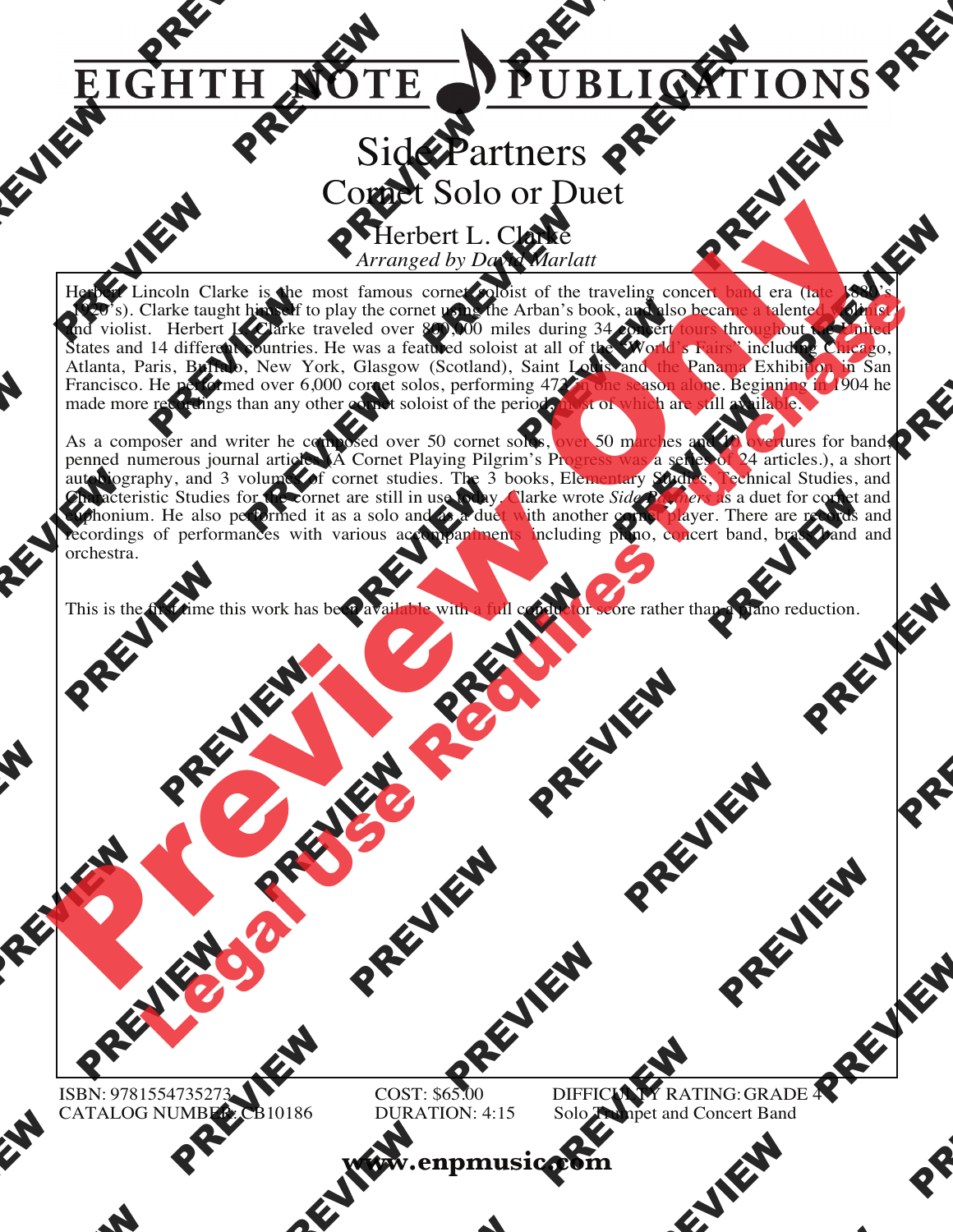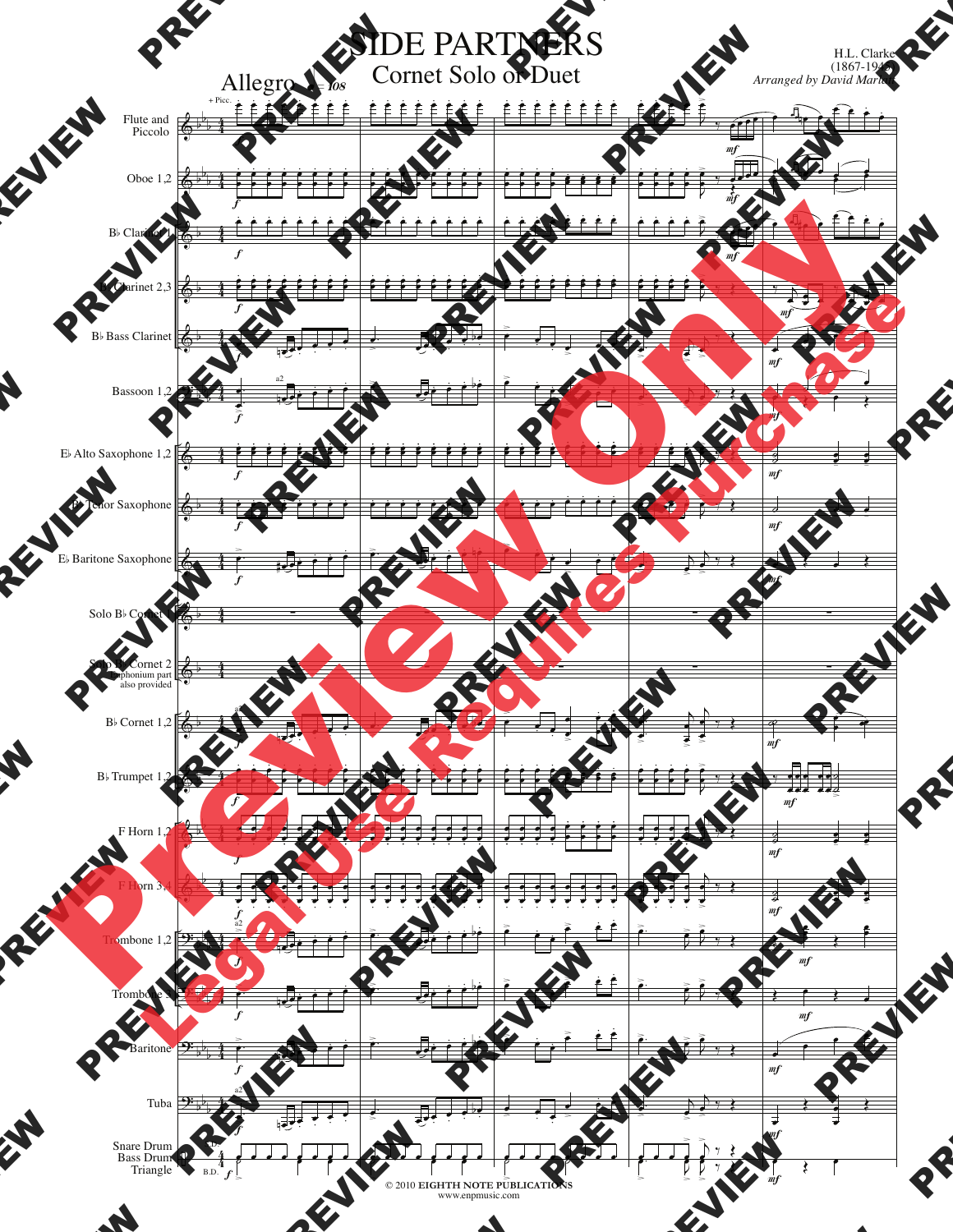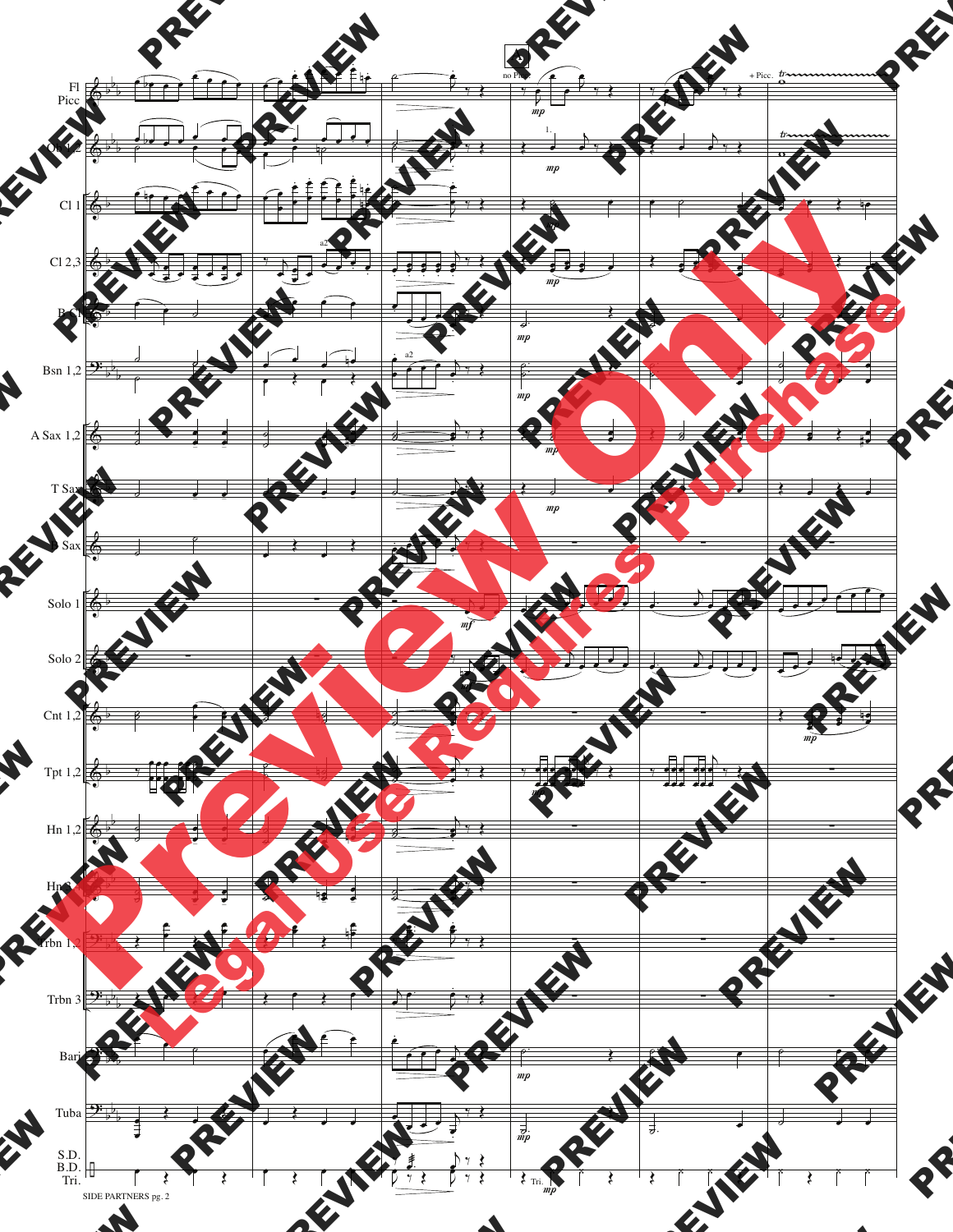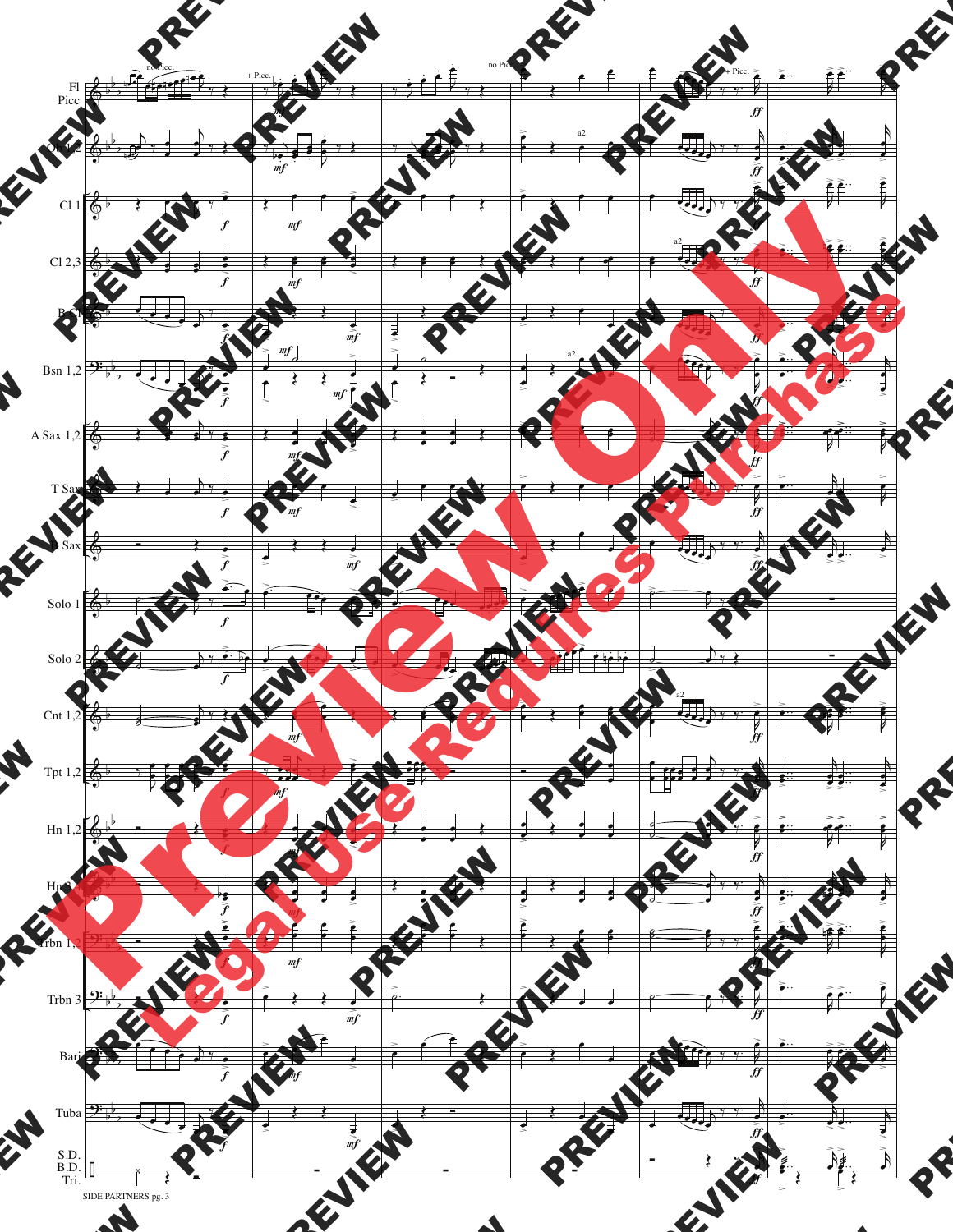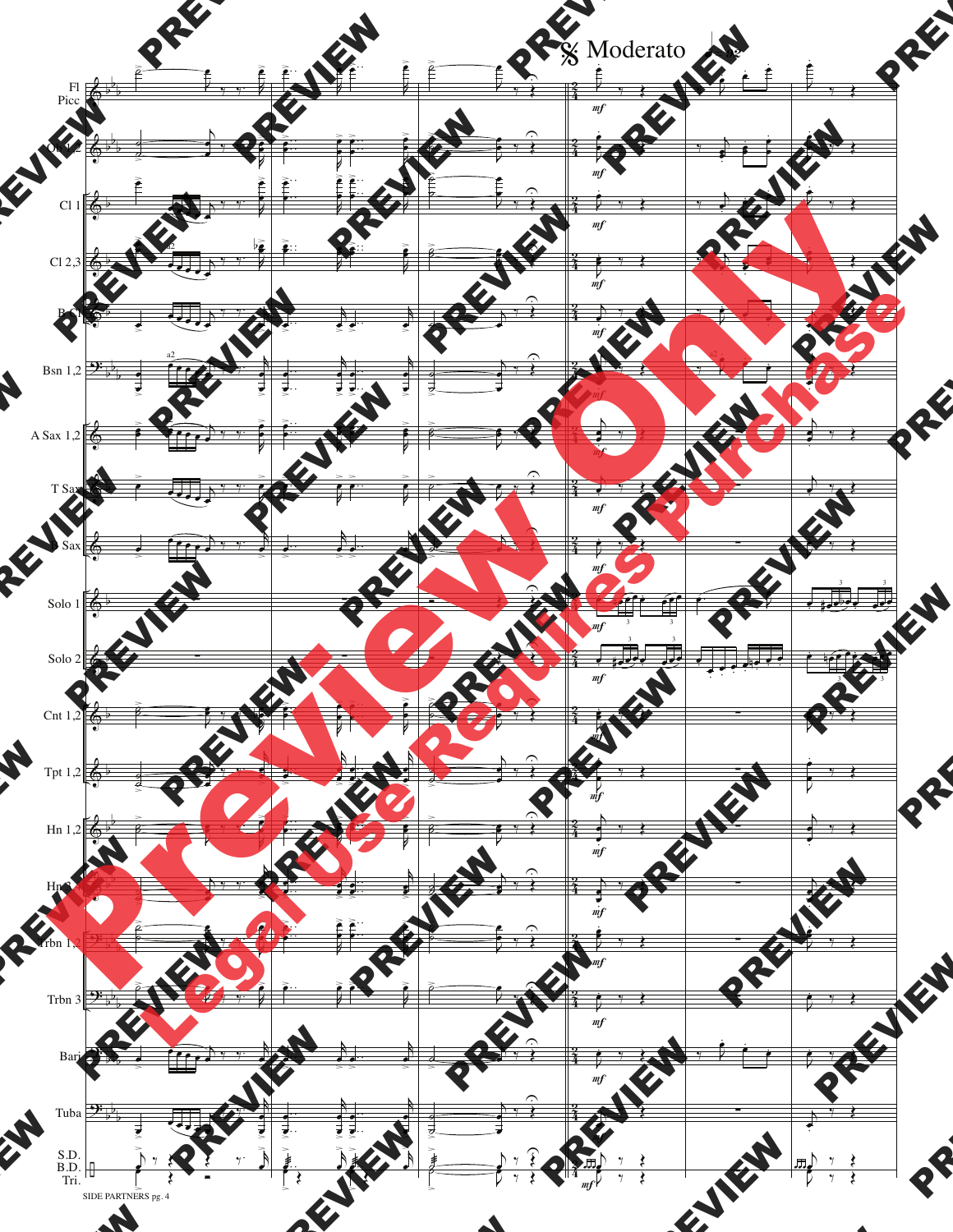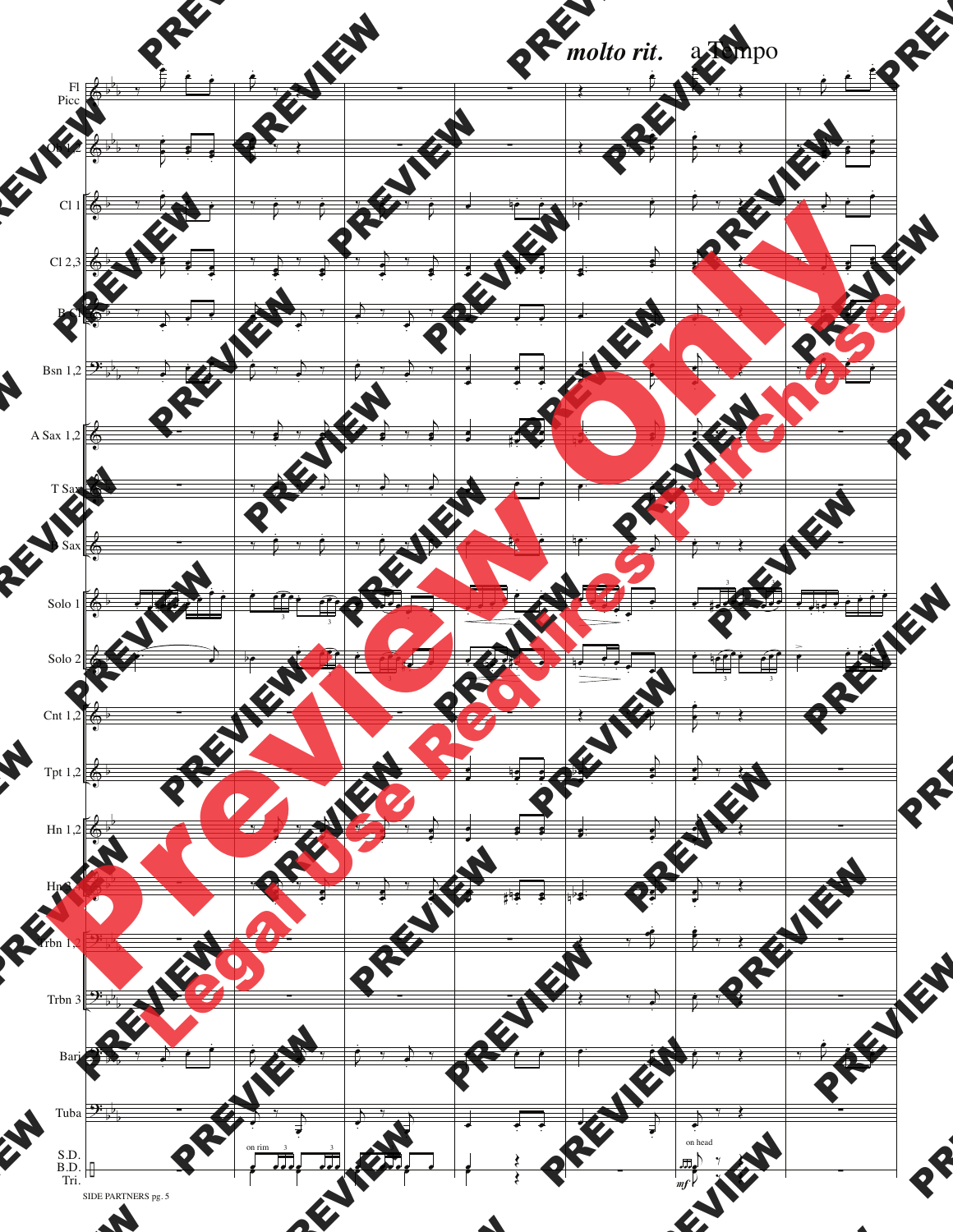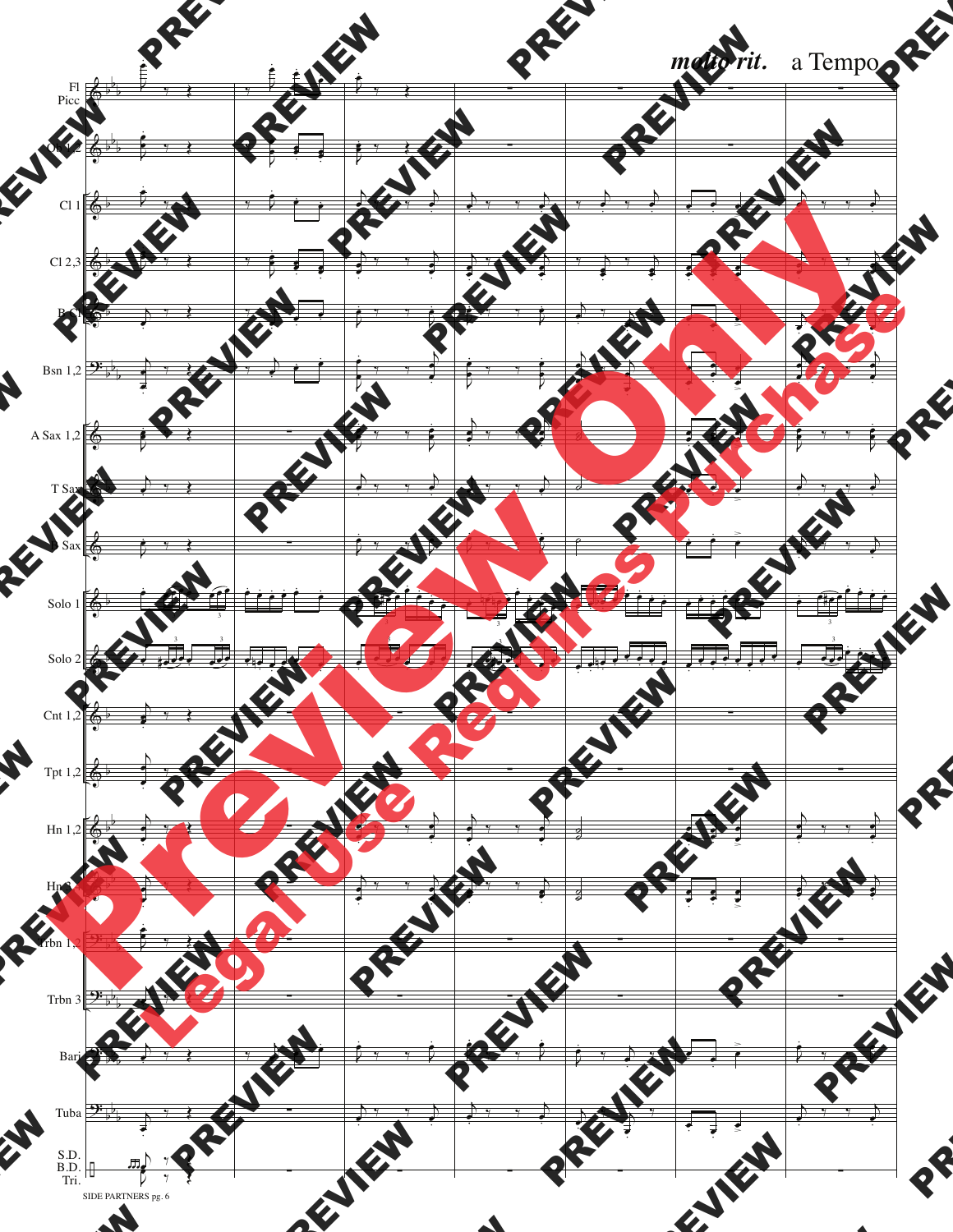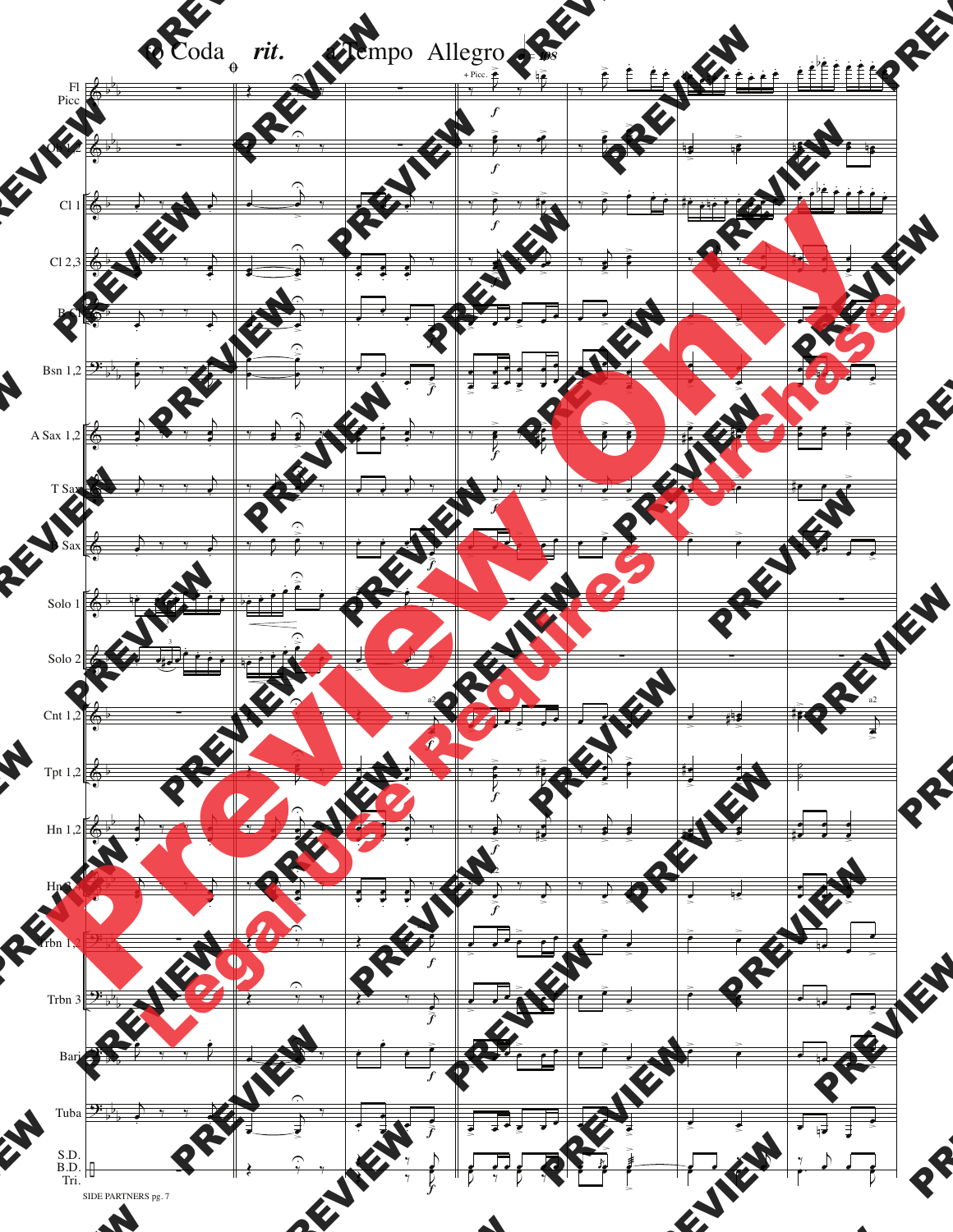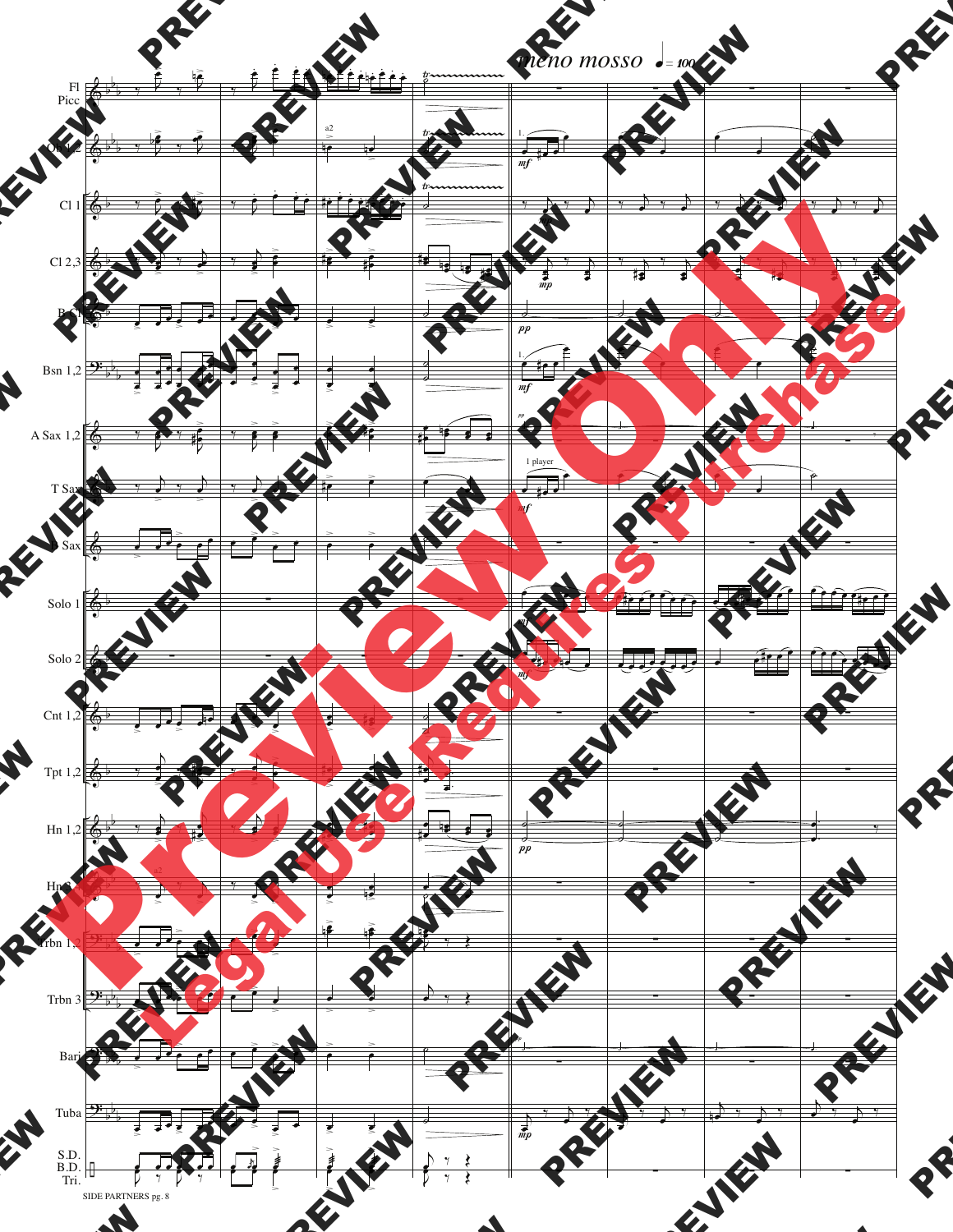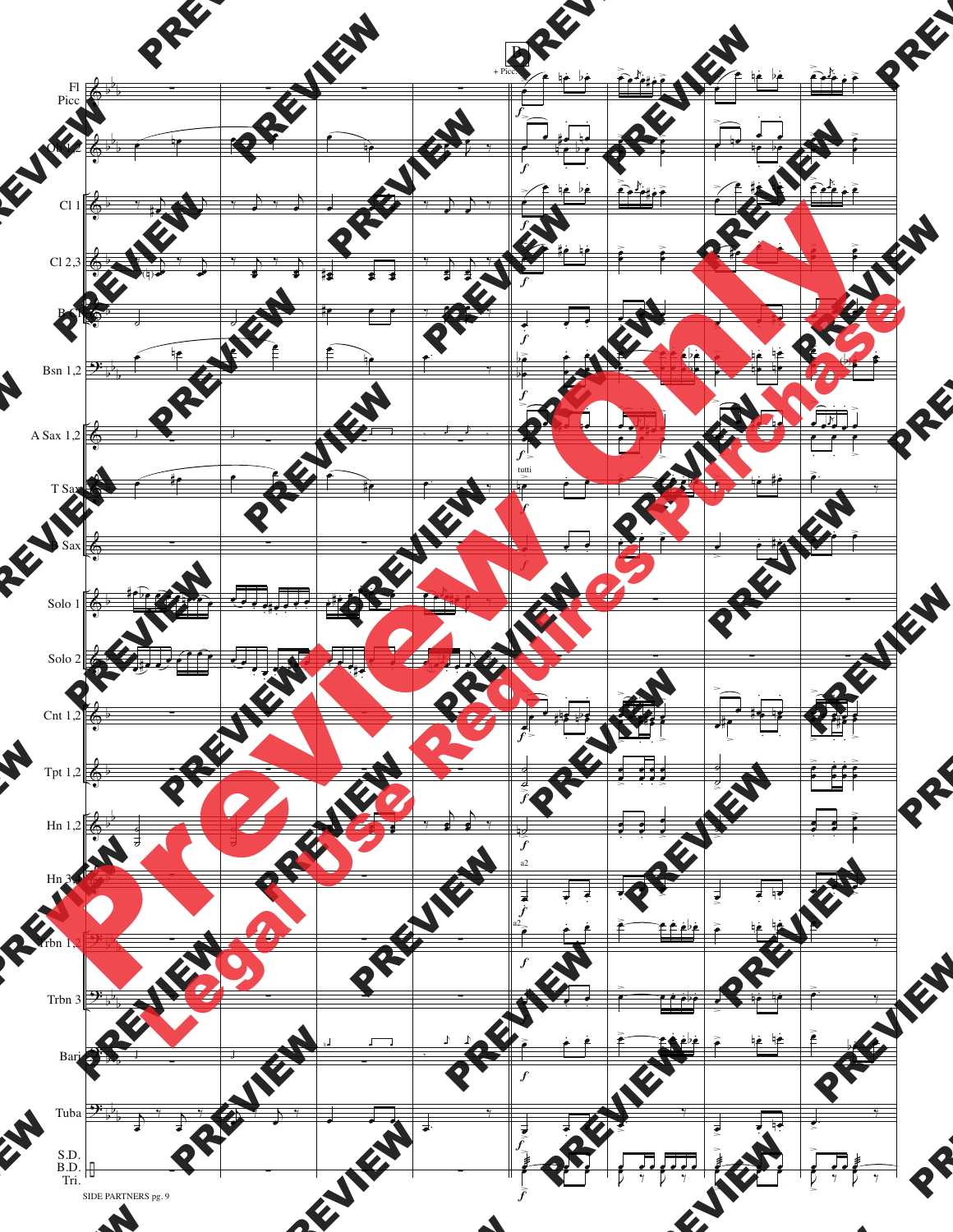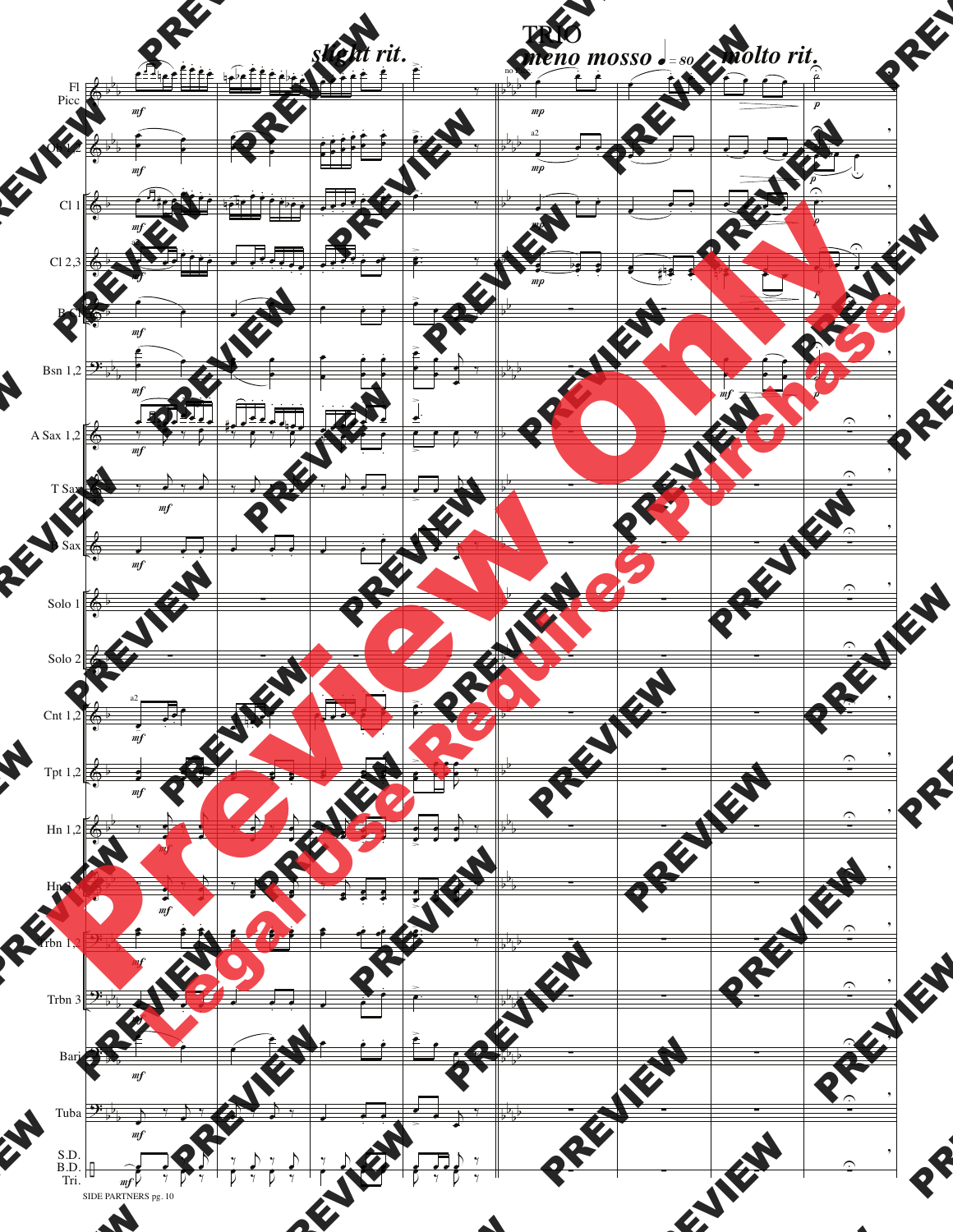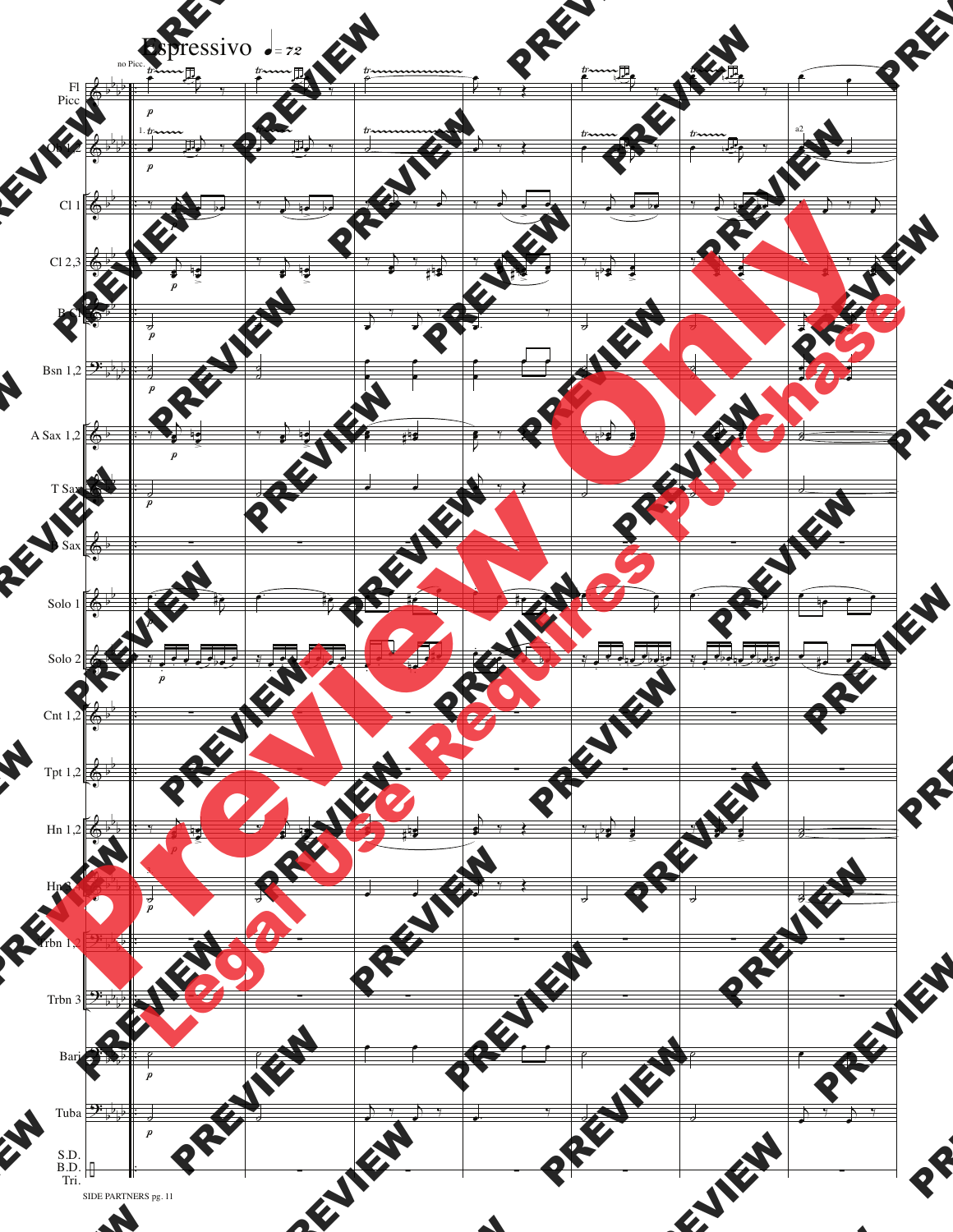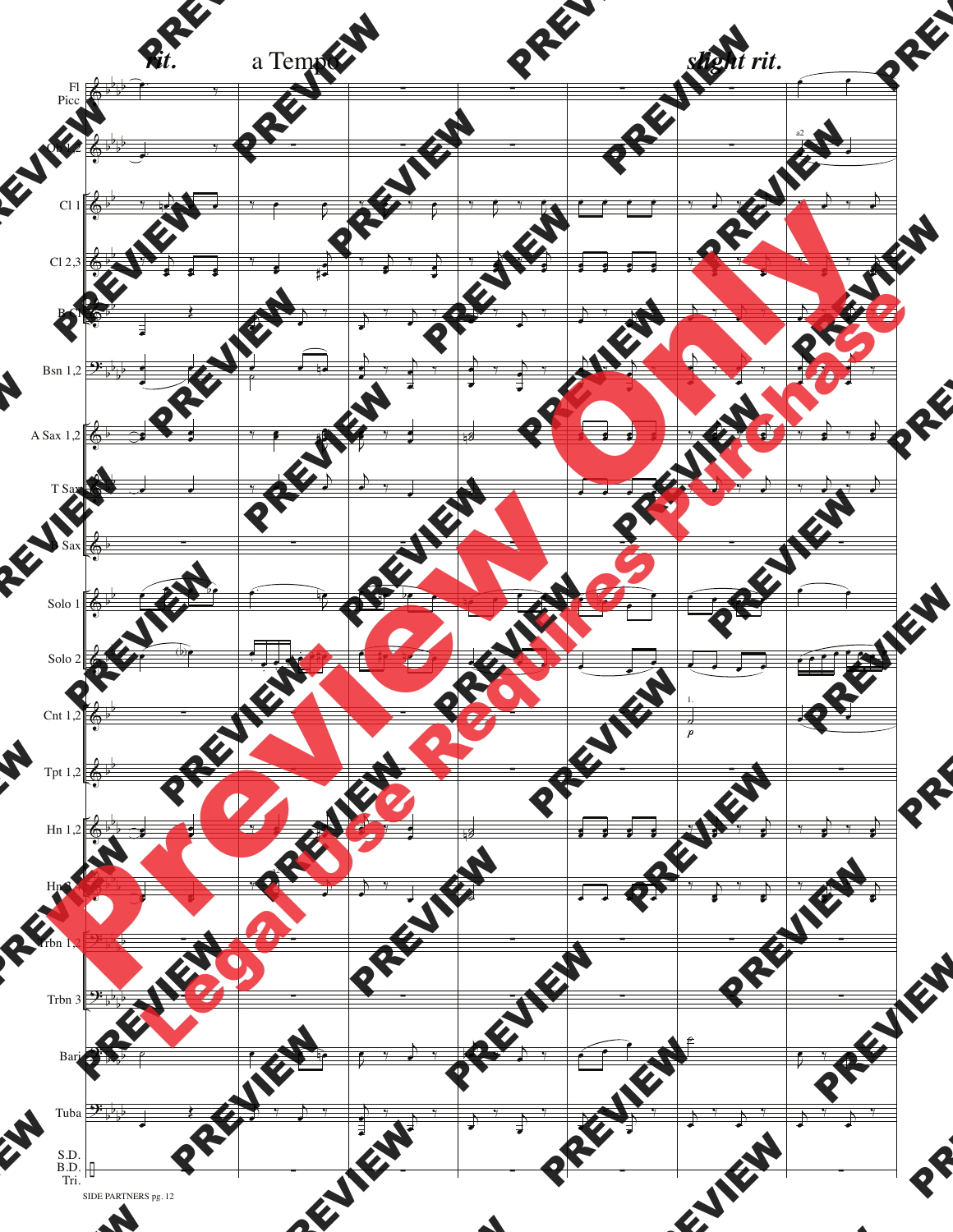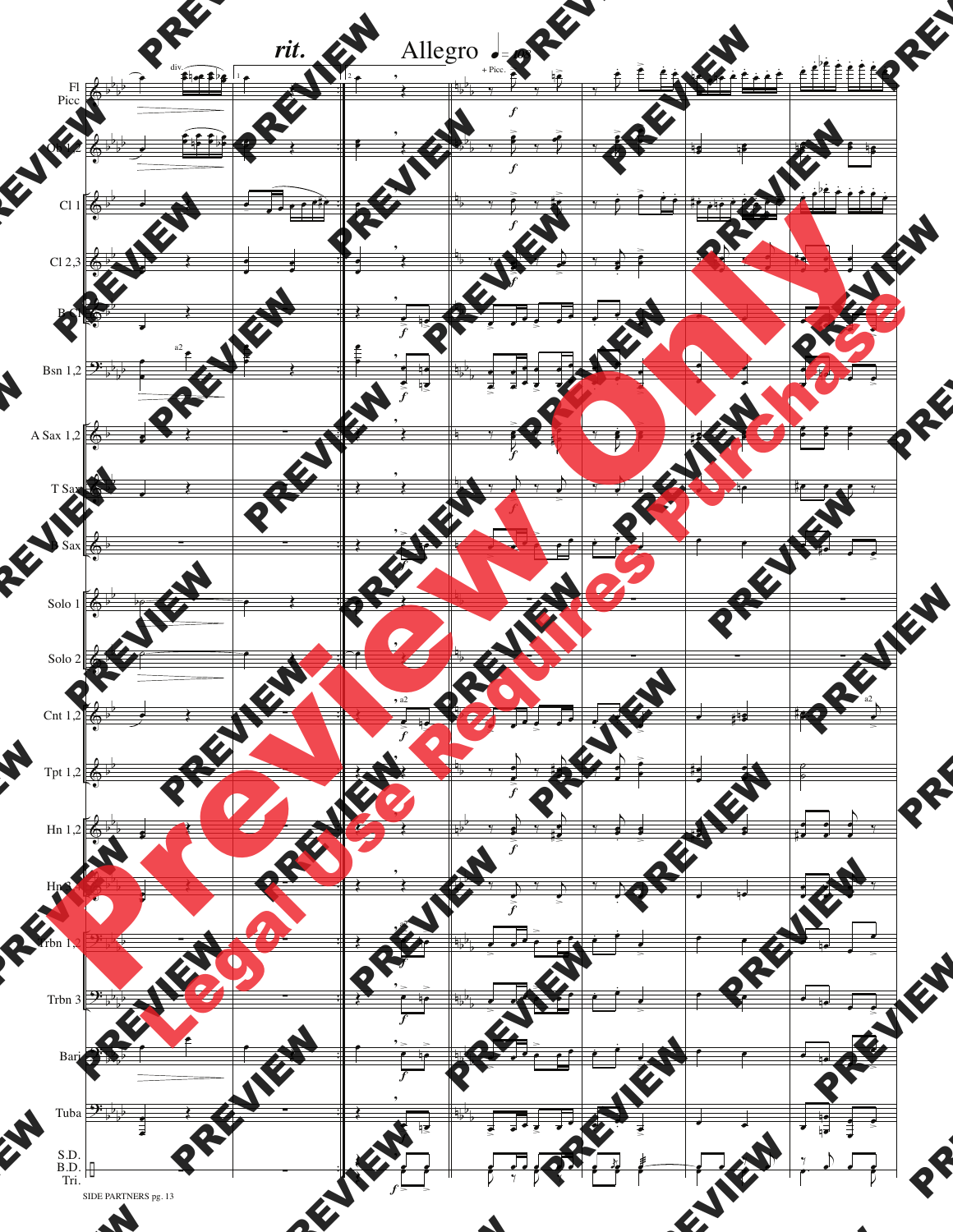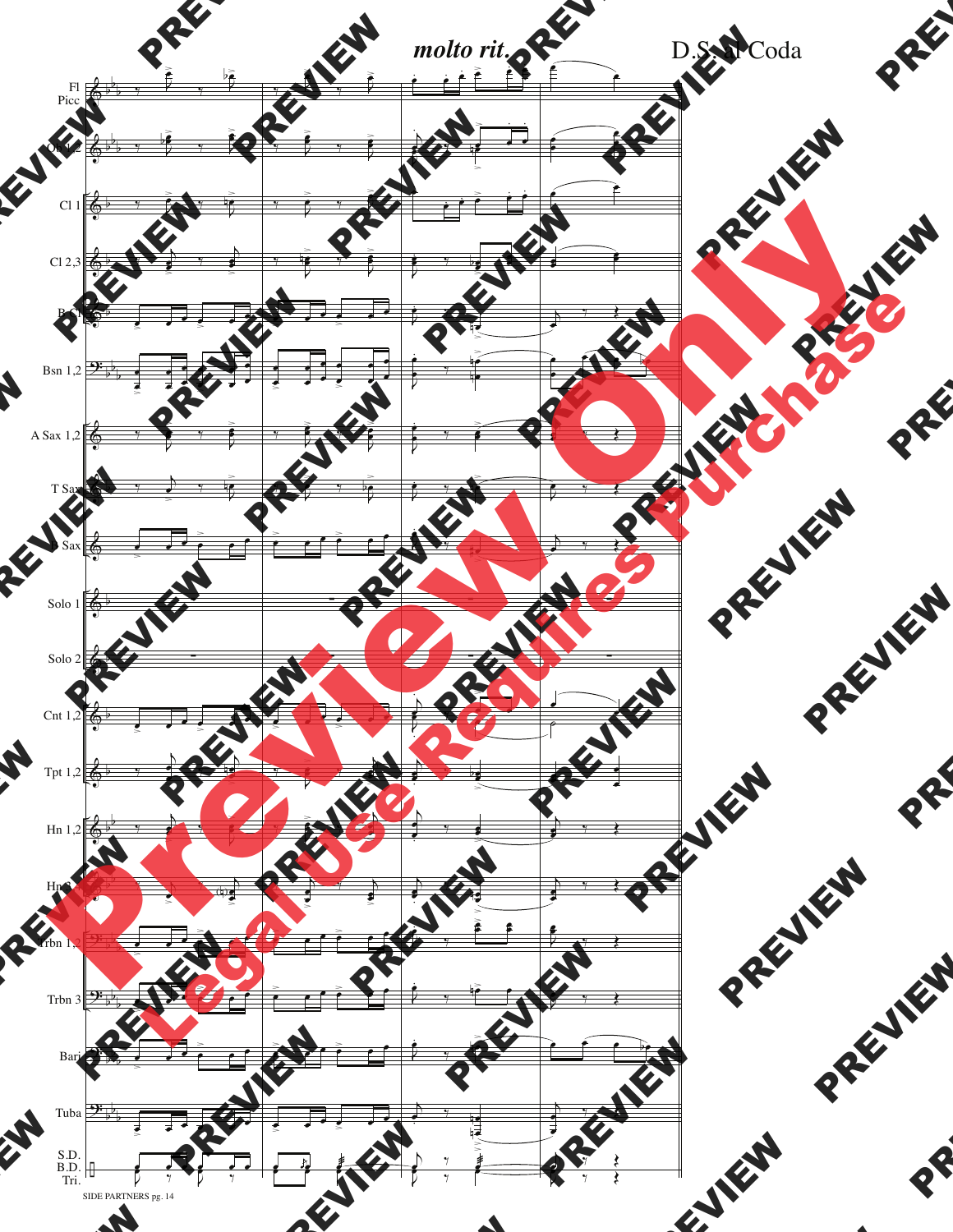CODA

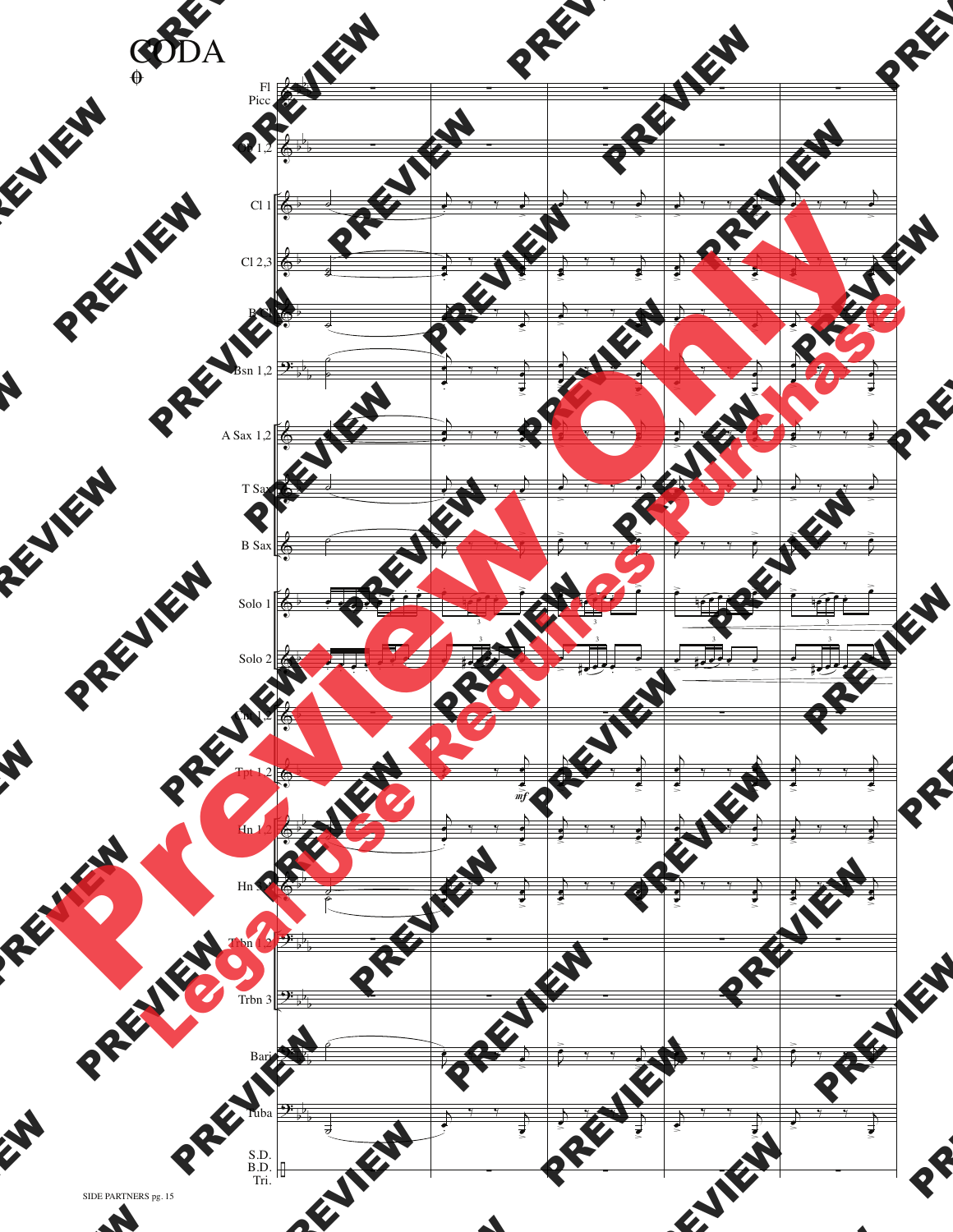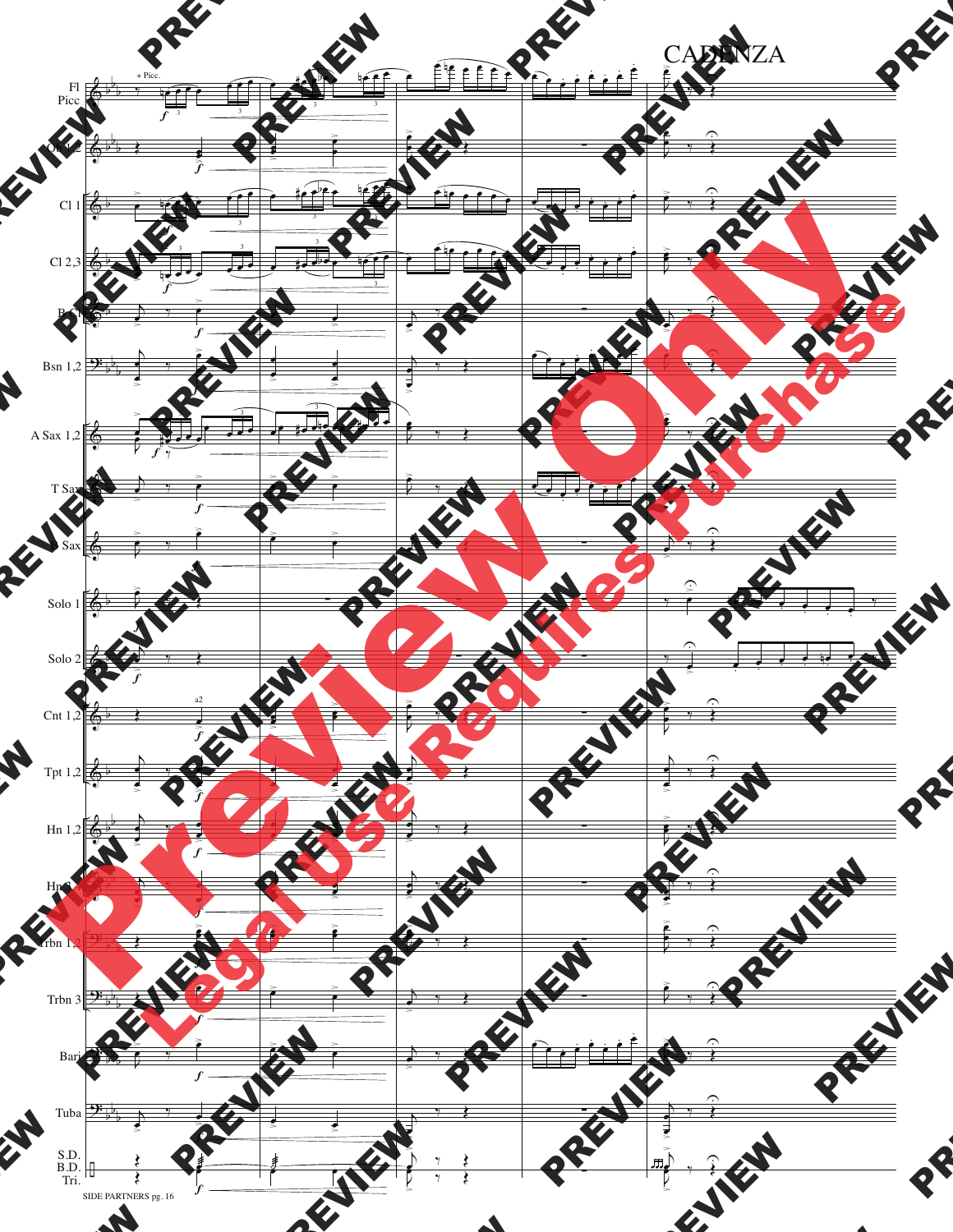